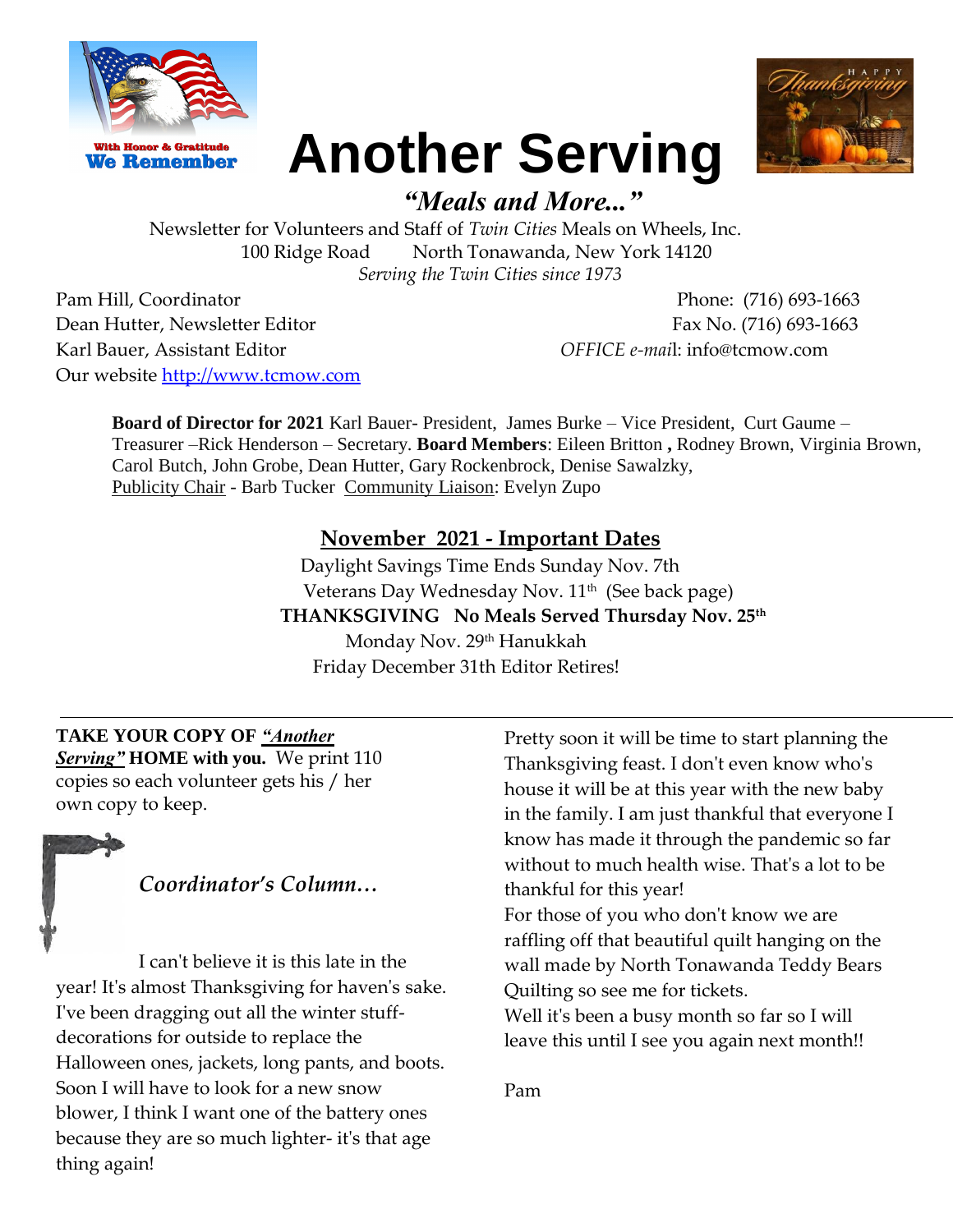# **HELP WANTED…**

**After 6 plus years as editor of Another Serving, I am retiring, on December 31st . Anyone interested in volunteering as editor for 2022, call Dean 716- 692-2129 or President Karl at 716- 946-5283**



**Can't Come on Volunteering Day??** To cancel your day to serve or drive, call Pam Hill **at home** by cell phone 428- 5424 the night before so she can get a "sub" for you.

## **Hello Group,**

I just received an email from my daughter, Karen Kagelmacher, informing us that Independent Health will be mailing a check to **TCMOW for \$304.50.**

This is money donated as part of the Associates Supporting the Community Program at Independent Health.

This is the third year we have been selected to receiveA donation. Karen, will again submit a request for 2022.

#### Eileen Britton

Thank you Karen and Independent Health…Again!



**PLEASE, PLEASE help us with some news about our volunteers!!**

## **Bottles & Cans for T.C.C.O.**



 $\mathbb{P}$ ut your empty pop & beer bottles, water bottles, pop & beer cans, in the tan and white drum (behind the chairs) in the delivery volunteers' waiting area. Twin Cities Community Outreach (TCCO) has an account with **Bottle Junction, 3050 Niagara Falls Blvd., and Wheatfield.** TCCO gets the full 5¢ deposit from every bottle.

## *Did You Get Your Flu shot? More important this year!!*

Seasonal flu is a contagious respiratory illness that occurs every year, most often during the winter and early spring. It most severely affects individuals 65 years of age and older, therefore every year a new vaccine is made available to help prevent seasonal flu. We don't want you to get the flu or to give it to our clients or other volunteers at MoW. I believe this year there is a special senior

vaccine.

Don't make the news because you didn't get a flu shot.

And on the subject of volunteers –

While TC MoW is not open on Thanksgiving, we have historically had several volunteers go above and beyond by helping to deliver Thanksgiving meals from the Salvation Army to those shut in or without any family to share the holiday with. If you can help, please let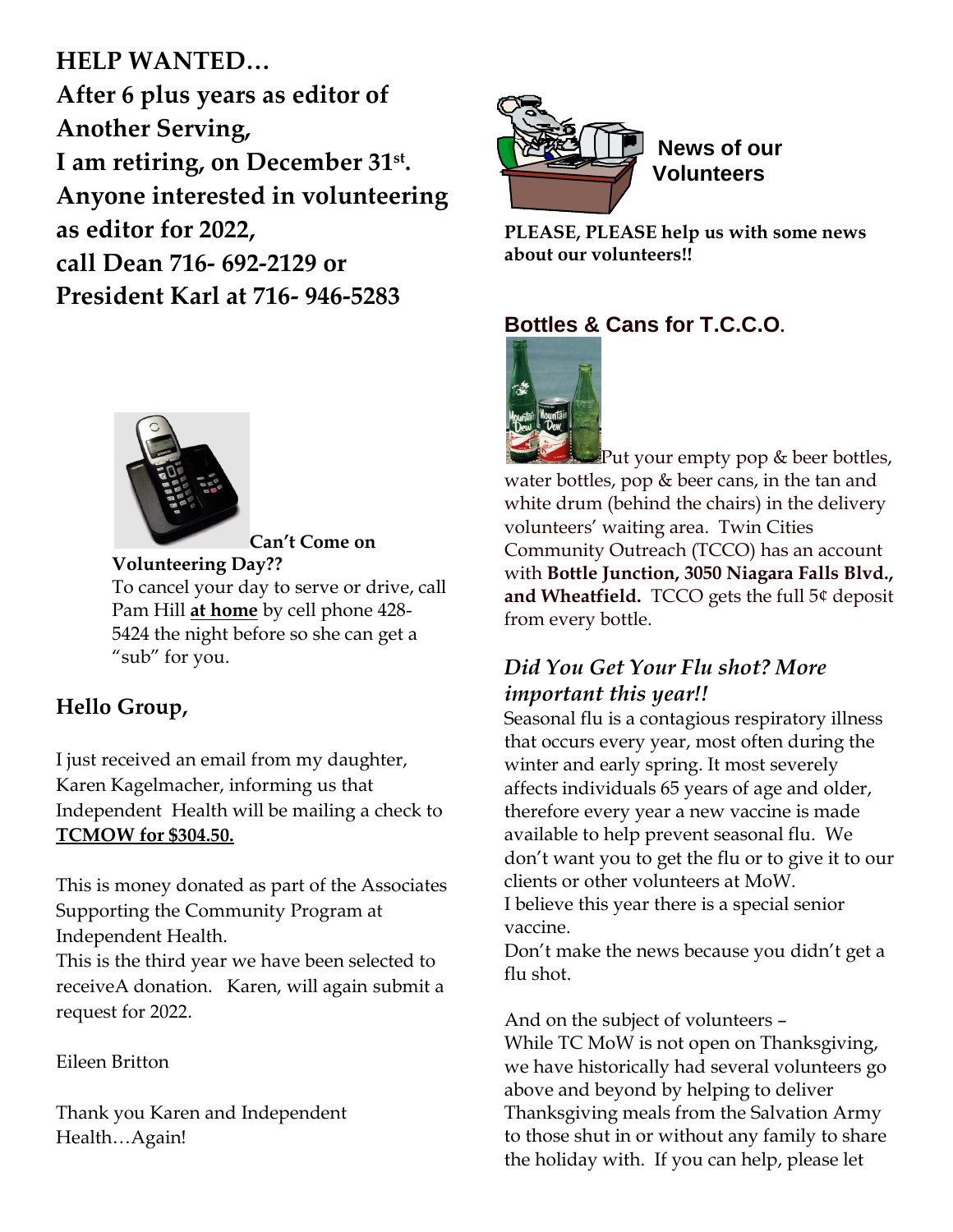Pam know. Also, if you are aware of clients that won't have a Thanksgiving please let Pam know also. We'll also be posting a signup sheet for this.

#### **Volunteers are always needed**—

 With fall here and leaves falling, it means some regulars may get busy with driving grandchildren, etc. We are always in need of volunteers. So -- Please speak to your friends and neighbors about volunteering at TC MoW.

#### **HAPPY BIRTHDAY**–

Each month the names and date are listed for volunteers and staff who are celebrating a birthday during the month.



If your birthday was incorrect or omitted, please give the information to Pan Hill so we can correct it.

| Lynne Kolpack   | 11/03 |
|-----------------|-------|
| Carol Butch     | 11/03 |
| Jim Davignon    | 11/05 |
| William Cheehan | 11/07 |
| Patricia Slater | 11/25 |
| Eileen Britton  | 11/27 |
| Patricia Hutter | 11/28 |

#### **Volunteering Anniversaries**

 We applaud TC MoW volunteers who are celebrating an anniversary of their volunteering this month. The number of years of service at TC MoW is indicated after each name.



| Alan Mazzuchelli        | 16 |
|-------------------------|----|
| Linda Finiki            | 14 |
| Pearl Szukala           | 14 |
| Carol Woodcock          | 10 |
| Dean Hutter             | 7  |
| Linda Gielow            | 7  |
| <b>Timothy Greinert</b> | 5  |

| Rick Henderson  |  |
|-----------------|--|
| Patricia Barone |  |

Thank you for your years of service. (Please report volunteering anniversaries errors to Pam Hill).

## *There's a fun little exercise. "See" how well you do with the challenge.*

*Enjoy!* Anosognosia Very interesting...

**In the following analysis the French Professor Bruno Dubois Director of the Institute of Memory and Alzheimer's Disease (IMMA) at La Pitié-Salpêtrière - Paris Hospitals / addresses the subject in a rather reassuring way:**

"If anyone is aware of his memory **problems, he does not have Alzheimer's."**

1. I forget the names of families .. **2. I do not remember where I put some things ..**

**It often happens in people 60 years and older that they complain that**  they lack memory. "The information **is always in the brain, it is the "processor" that is lacking."**

**This is "Anosognosia" or tem porary forget fulness.**

**Half of people 60 and older have some symptoms that are due to age rather than disease. The most common cases are:**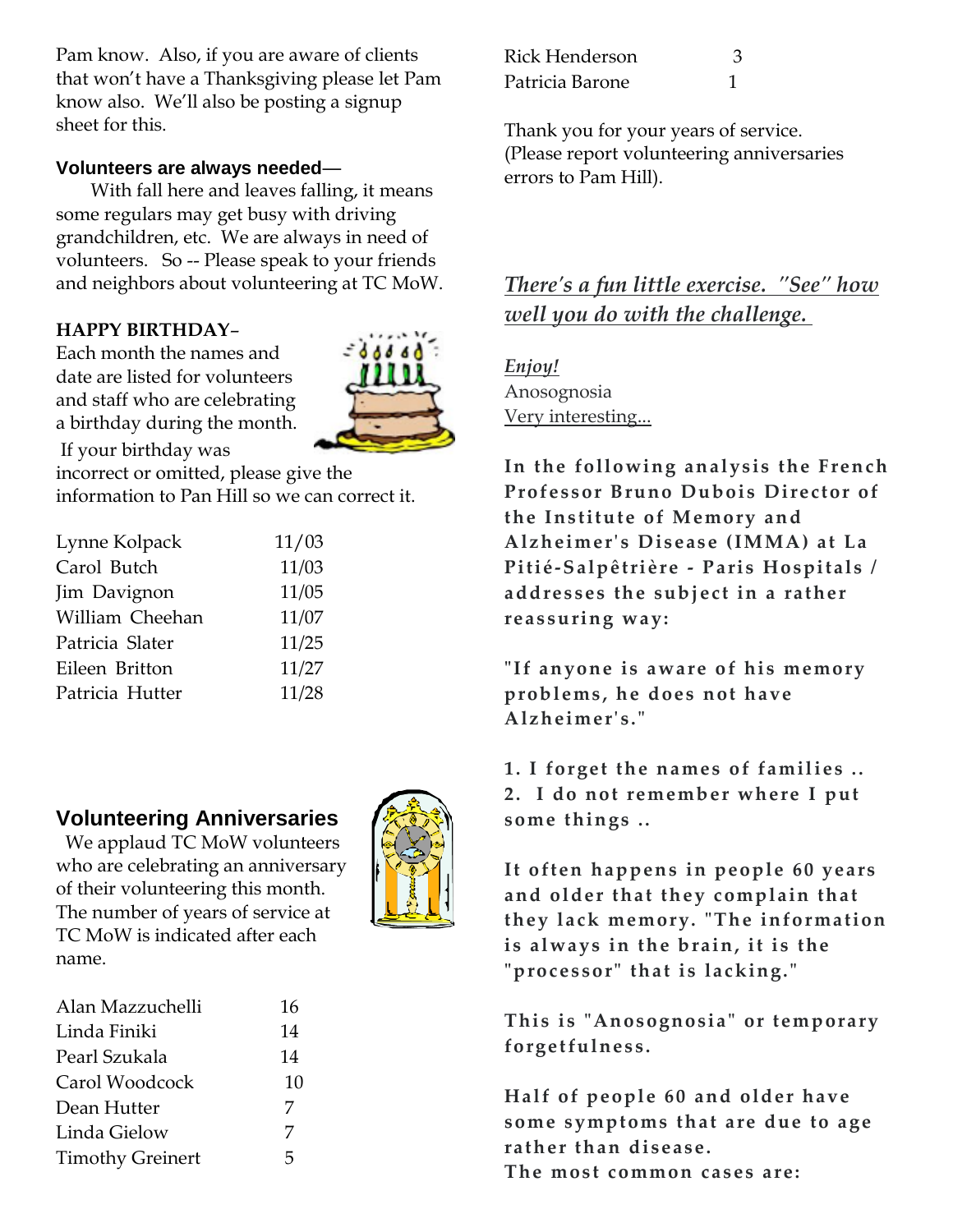**- forgetting the name o f a per son, - going to a r oom in the house and**  not remembering why we were going **there,**

**- a blank memory fo r a mo vie title or actor, an actress,**

**- a waste of time searching where we left our glasses or keys ...**

**After 60 years most people have such a difficulty, which indicates that it is not a disease but rather a characteristic due to the passage of years ...**

**Many people are concerned about thes e oversights hence the importance of the following statement:**

**"Those who are conscious of being forget ful have no serious problem of memor y."**

"Those who suffer from a memory **illness or Alzheimer's, are not aware of what is happening."**

**Professor Bruno Dubois, Director of IMMA, reassures the majority of people concerned about their oversights:**

**"The more we complain about**  memory loss, the less likely we are to suffer from memory sickness." Now for a little neurological test:

**1- Find the C in the table below!**

**OOOOOOOOOOOOOOOOOOOOOO OOOOOOOOO OOOOOOOOOOOOOOOOOOOOOO OOOOOOOOO OOOOOOOOOOOOOOOOOOOOOO OOOOOOOOO OOOOOOOOOOOOOOOOOOOOOO OOOOOOOOO**

**OOOOOOOOOOOOOOOOOOOOOO OOOOOOOOO OOOOOOOOOOOOOOOOOOOOOO OOOOOOOOO OOOOOOOOOOOOOOOOOOOCOO OOOOOOOOO OOOOOOOOOOOOOOOOOOOOOO OOOOOOOOO OOOOOOOOOOOOOOOOOOOOOO OOOOOOOOO OOOOOOOOOOOOOOOOOOOOOO OOOOOOOOO OOOOOOOOOOOOOOOOOOOOOO OOOOOOOOO**

**2- If you have already found the C, then find the 6 in the table below.**

**9999999999999999999999999999999999 9999999999999 9999999999999999999999999999999999 9999999999999 9999999999999999999999999999999999 9999999999999 6999999999999999999999999999999999 9999999999999 999999999999999999999999 99999999999999999999999 999999999999999999999999 99999999999999999999999**

**3- Now find the N in the table below. Attention, it's a little more difficult!**

#### **MMMMMMMMMMMMMMMMMM MMMMMMMMMMNMM MMMMMMMMMMMMMMMMMM MMMMMMMMMMMMMMM MMMMMMMMMMMMMMMMMM MMMMMMMMMMMMMMM MMMMMMMMMMMMMMMMM MMMMMMMMMMMMMM MMMMMMMMMMMMMMMMM**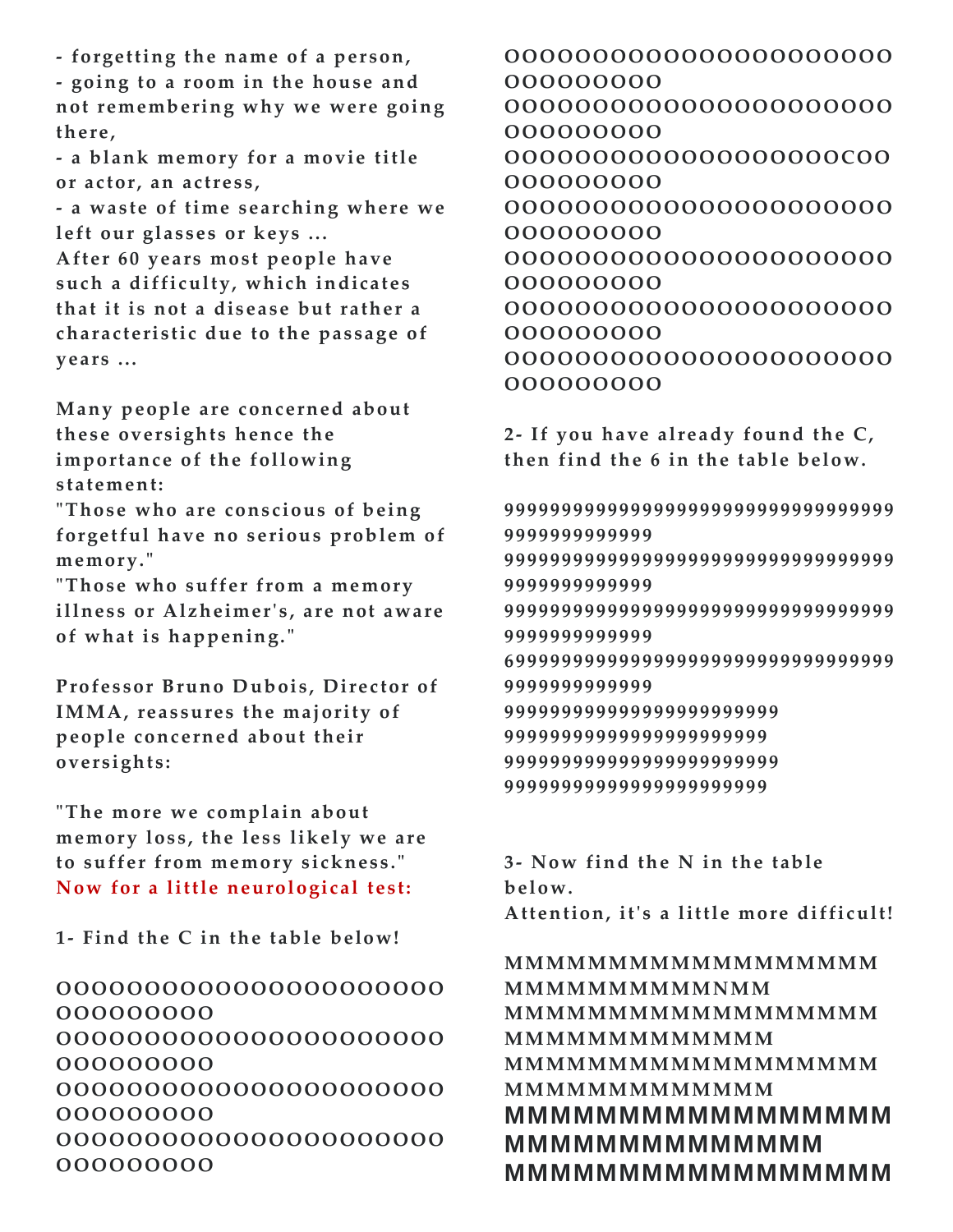## **MMMMMMMMMMMMMM**

**If you pass these three tests without problem: - you can cancel your annual visit to the neurologist. - your brain is in perfect** 

**shape! - you are far from having any relationship with Alzheimer's.**

**So, share this with your over 60 friends, it can reassure them.** *I am reassured.*



#### Lunchtime

The children were lined up for lunch in the cafeteria of a Catholic elementary school. At the head of the table was a large pile of apples. After watching them for a while, the supervising nun wrote a sign and posted it on the apple tray: "Take only ONE. God is watching!"

The children kept moving further along through the line, where at the other end of the table was a large pile of chocolate chip cookies. One of the children looked at the

cookies and then wrote a sign that read: "Take all you want. God is watching the apples."

#### **SHINGLES**

Kevin had shingles.

Those of us who spend much time in a doctor's office should appreciate this! Doesn't it seem more and more that physicians are running their practices like an assembly line? Here's what happened to Kevin. Kevin walked into a doctor's office and the receptionist asked him what he had. Kevin said: 'Shingles.' So she wrote down his name, address, medical insurance number and told him to have a seat. Fifteen minutes later a nurse's aide came out and asked Kevin what he had. Kevin said, 'Shingles.' So she wrote down his height, weight, a complete medical history and told Kevin to wait in the examining room. A half hour later a nurse came in and asked Kevin what he had. Kevin said, 'Shingles....' So the nurse gave Kevin a blood test, a blood pressure test, an electrocardiogram, and told Kevin to take off all his clothes and wait for the doctor.

An hour later the doctor came in and found Kevin sitting patiently in the nude and asked Kevin what he had. Kevin said, 'Shingles.' The doctor asked, 'Where asked the doctor?'

### *Are You Ready for this?*

Kevin said, 'Outside on the truck. Where do you want me to unload 'em?'

And on a medical / health note; Can Cold Water Clean Dishes?

This is for all the germ conscious folks who worry about using cold water to clean. John went to visit his 90 year old grandfather in a very secluded, rural area of Saskatchewan After spending a great evening chatting the night away, the next morning John's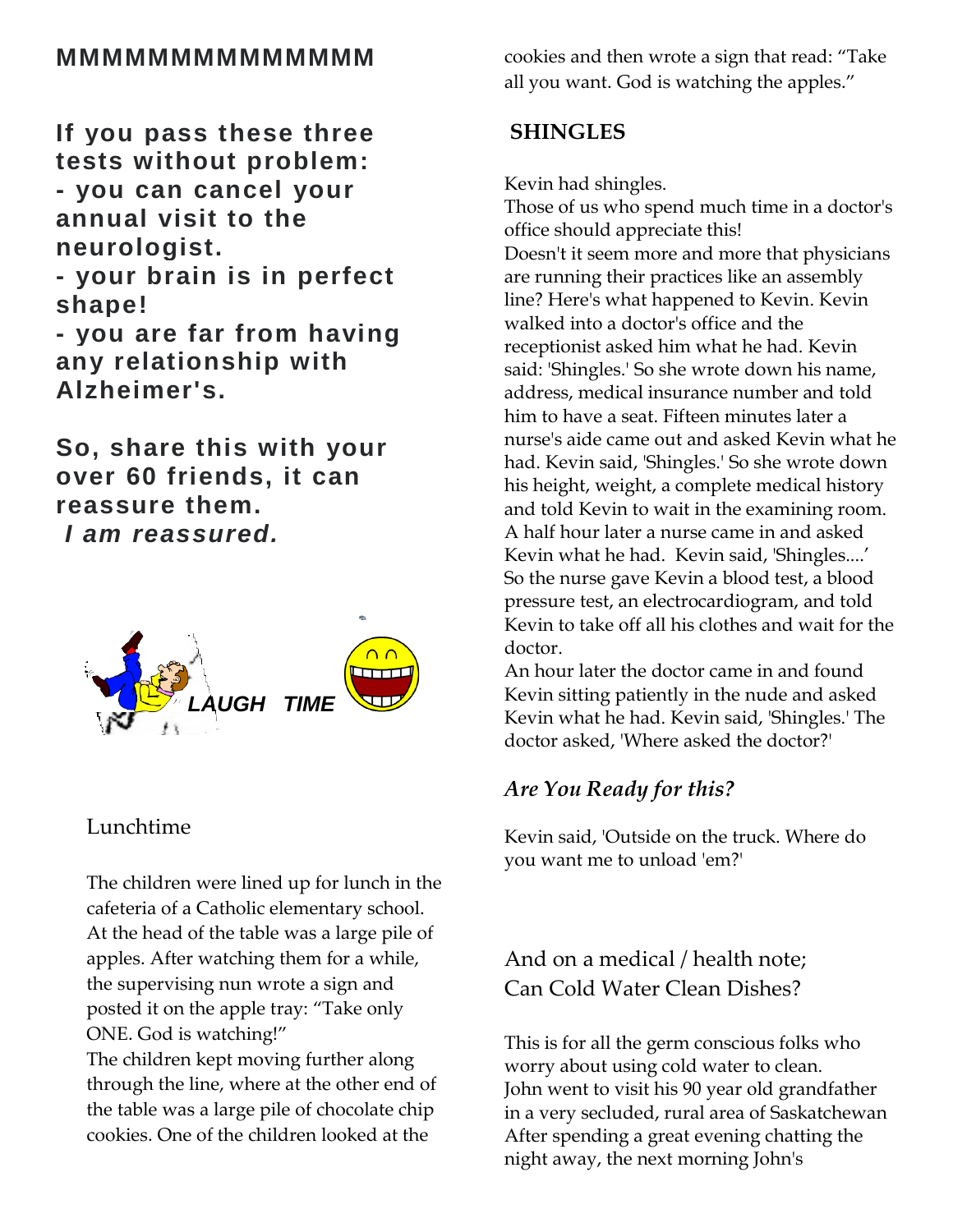grandfather prepared breakfast of bacon, eggs and toast.

However, John noticed a film like substance on his plate, and questioned his grandfather asking, 'Are these plates clean?' His grandfather replied, 'They're as clean as cold water can get 'em. Just you go ahead and finish your meal, Sonny!'

For lunch the old man made hamburgers. Again, John was concerned about the plates, as his appeared to have tiny specks around the edge that looked like dried egg and asked, 'Are you sure these plates are clean?' Without looking up the old man said, 'I told you before, Sonny, those dishes are as clean as cold water can get them. Now don't you fret, I don't want to hear another word about it!' Later that afternoon, John was on his way to a nearby town and as he was leaving, his grandfather's dog started to growl, and wouldn't let him pass. John yelled and said, 'Grandfather, your dog won't let me get to my car'. Without diverting his attention from the football game he was watching on TV, the old man shouted! 'Coldwater, go lay down now, yah hear me!' – Yuck!

#### TRUE IRISH GHOST STORY

This happened a while ago in Dublin and even though it sounds like an Alfred Hitchcock story, it's true. John, a Dublin University student, was on the side of the road hitchhiking on a very dark night and in the midst of a storm. No cars were travelling that night. The storm was so strong he could hardly see a few feet ahead of him. Suddenly, he saw a car slowly coming towards him and stop. John, desperate for shelter and without thinking about it, got into the car and closed the door.... only to realize there was nobody behind the wheel and the engine wasn't on!! The car started moving slowly. John looked at the road ahead and saw a curve approaching. Scared, he started to pray, begging for his life. Then, just before the car hit the curve, a hand appeared through the window and turned the wheel. John, paralyzed with terror, watched as

the hand repeatedly came through the window, but never touched or harmed him. Shortly thereafter John saw the lights of a pub appear down the road. So, gathering strength, he jumped out of the car and ran to the pub. Wet and out of breath, he rushed inside and started telling everybody about the horrible experience he had just had. A silence enveloped the pub when everybody realized he was crying and wasn't drunk. Suddenly the door opened and two other people walked in from the stormy night. They, like John, were also soaked and out of breath. Looking around, and seeing John sobbing at the bar, one said to the other....

"Look Paddy...there's that idiot that got in the car while we were pushing' it."

#### Going to the Dogs

Yesterday I was at the Villages' (an area north of Orlando full of retirees) Publix (our large food chain in Florida) buying a large bag of Purina dog chow for my loyal pet, Owen, the Wonder Dog and was in the check-out line when a woman behind me asked if I had a dog. What did she think I had an elephant?

So because I'm retired and have little to do, on impulse, I told her that no, I didn't have a dog, I was starting the Purina Diet again.

I added that I probably shouldn't, because I ended up in the hospital last time, but that I'd lost 50 pounds before I awakened in an intensive care ward with tubes coming out of most of my orifices and IVs in both arms. I told her that it was essentially a Perfect Diet and that the way that it works is, to load your pants pockets with Purina Nuggets and simply eat one or two every time you feel hungry. The food is nutritionally complete, (certified), so it works well and I was going to try it again. (I have to mention here that practically everyone in line was now enthralled with my story.)